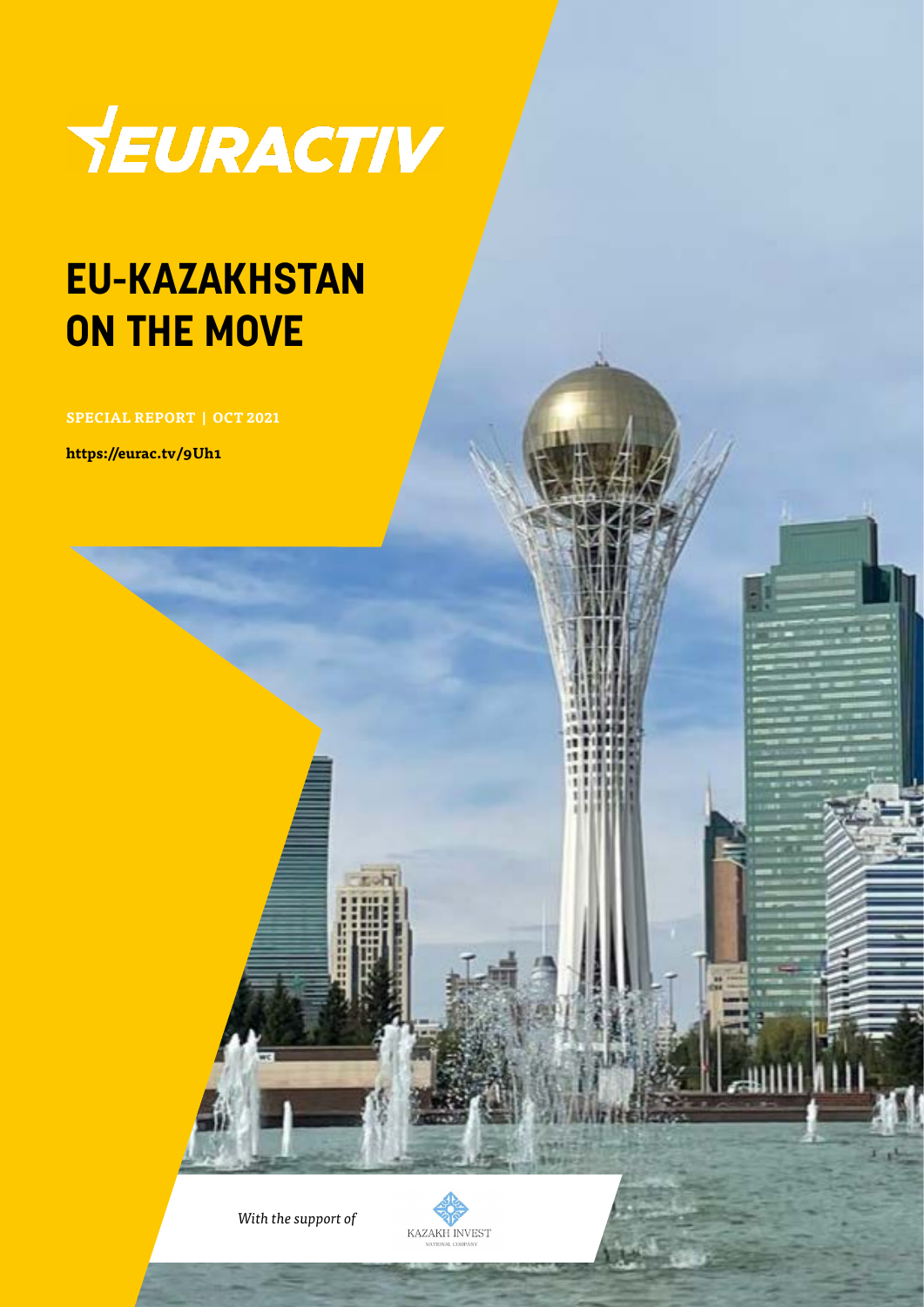

### **EU-KAZAKHSTAN ON THE MOVE**

**SPECIAL REPORT | OCT 2021**

**https://eurac.tv/9Uh1**

*A new political season has started, together with some easing of COVID-19-related travel and meeting restrictions. As journalists and politicians prepare to take the plane and renew contacts, EURACTIV has taken snapshots of the ongoing cooperation between the EU and Kazakhstan.*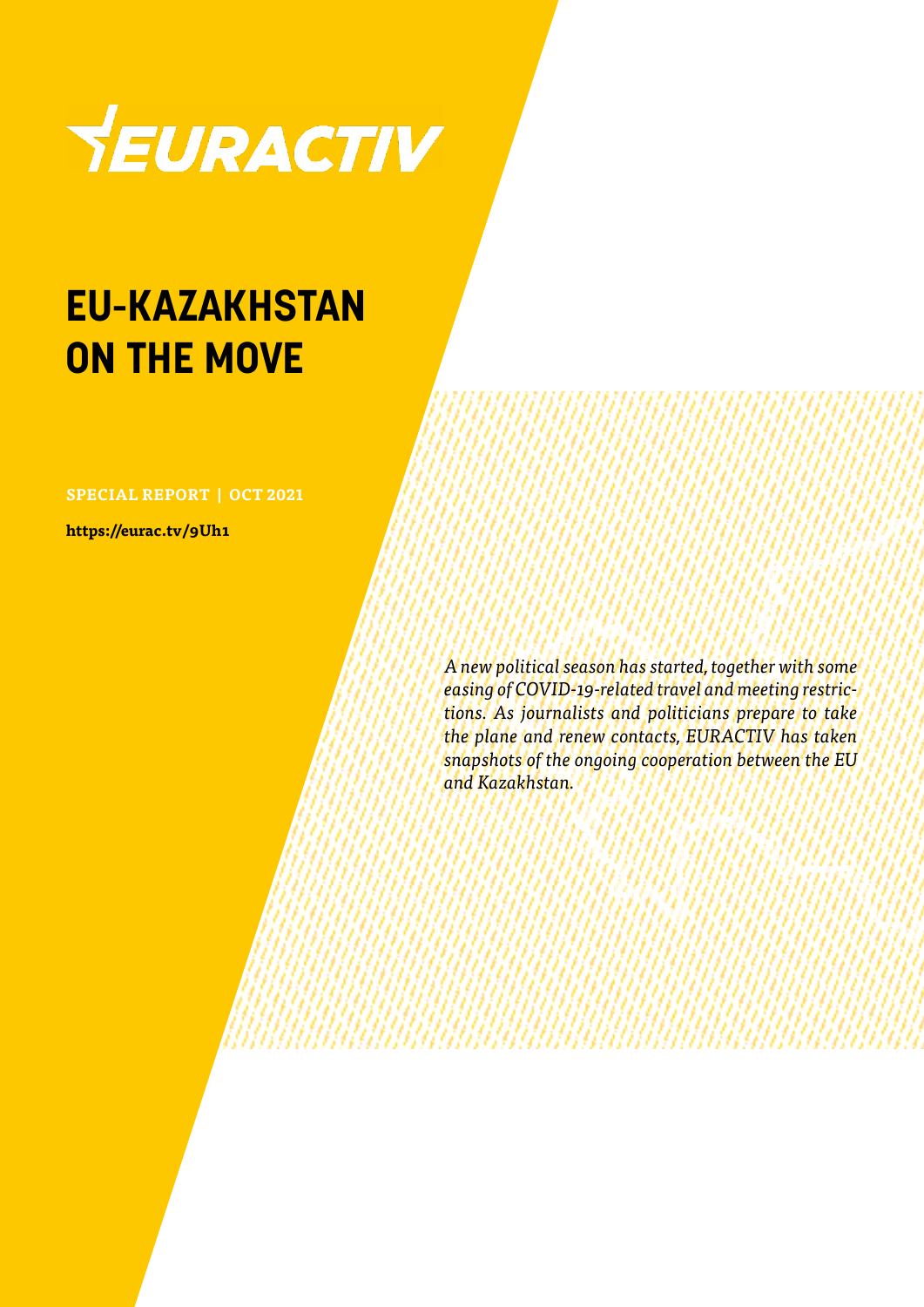### **Contents**

**4**

**7**

**9**

- Kazakhstan justice minister: We aim to create good conditions for foreign investors
- Kazakhstan looks for best practices in Europe to improve child rights
	- Kazakh official: The Taliban are no threat to Central Asia
- Kazakhstan minister: We steadily observe our obligations in the field of human rights **12**
	- Stakeholders: Human capital and green transformation are key for Kazakhstan **15**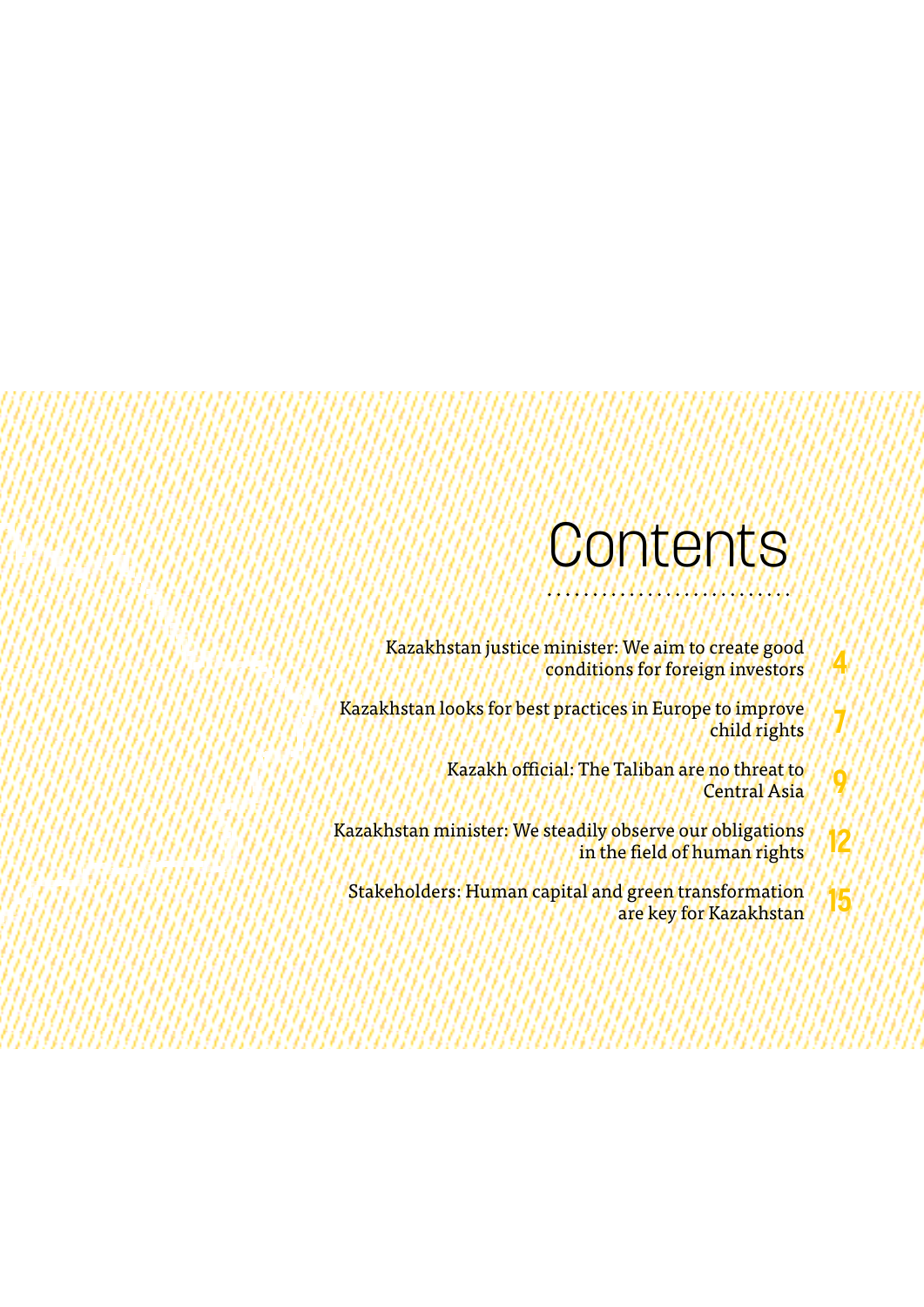## Kazakhstan justice minister: We aim to create good conditions for foreign investors

*B y G e o r g i G o t e v | E U R A C T I V. c o m*



I a comprehensive interview, Kazakhstan's Justice Minister Marat Bektaev discussed Kazakhstan's relations with the EU, its ongoing multi-billion international court cases, and the Central Asian country's strategic development plans and efforts to create good conditions for foreign investment.

*Marat Beketaev, a lawyer by training, has been the minister of justice since*  *February 2019. He has previously served as vice minister of justice, advisor to the prime minister, and a diplomat in Kazakhstan's ministry of foreign affairs.*

He spoke to EURACTIV's Senior Editor Georgi Gotev.

#### *We are speaking in Brussels, can you tell us with whom you have met?*

I am here to meet officials in the

EP, in the EC; mainly, we are here to inform our partners about reforms in Kazakhstan, particularly in the field of human rights. We want to raise awareness in Brussels in the EU about investment opportunities in Kazakhstan and the protection of property rights – these are the main topics of my two-day visit.

*You mentioned the European Parliament, has the climate improved*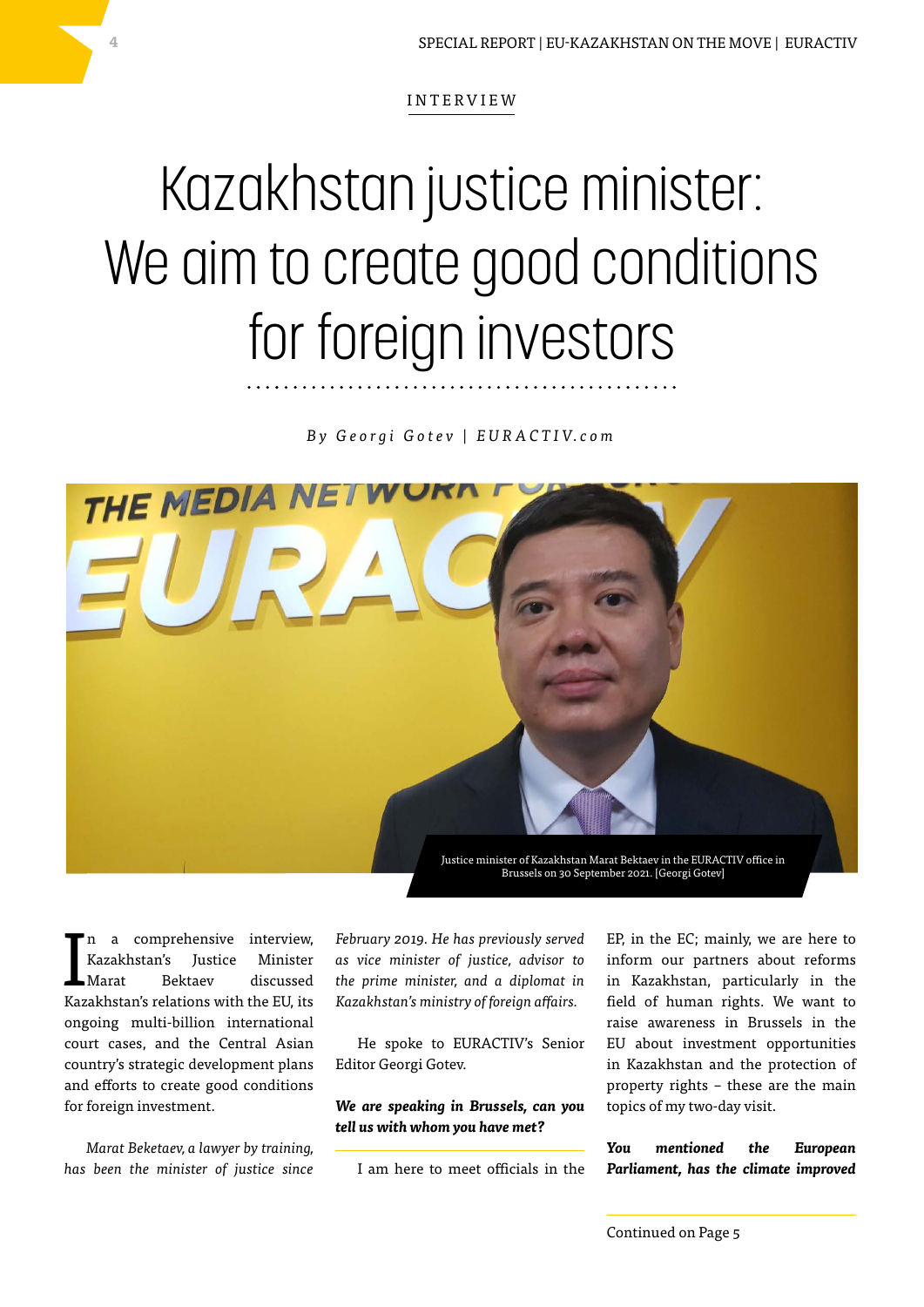*since a [resolution was passed in](https://www.euractiv.com/section/central-asia/news/clumsy-resolution-risks-alienating-eu-from-kazakhstan-mep-says/)  [February](https://www.euractiv.com/section/central-asia/news/clumsy-resolution-risks-alienating-eu-from-kazakhstan-mep-says/) that was highly critical of the human rights situation in Kazakhstan, possibly as the result of some [aggressive lobbying](https://www.euractiv.com/section/central-asia/news/fugitive-kleptocrat-supports-protest-in-kazakhstan/)?*

Indeed, this resolution was quite a surprise for us. It was done at a time when many reforms were done in Kazakhstan, new laws were adopted, improving the situation with human rights, and suddenly came this resolution. We realised it was not enough to decide something and implement it, but also to inform our partners in Europe and America.

#### *Who did you meet in the EP?*

The Ambassador (Baimukhan Margulan) suggested inviting everyone, especially those who are most critical of Kazakhstan. And that was done, some of them agreed to come. It was not an easy conversation, but we had an opportunity to tell our part of the story. We didn't agree on everything, but we found common ground on many topics. Also, as a country, we are not limiting ourselves to meeting officials. We also meet NGOs, not only here but also in Washington, online, on a regular basis.

#### *Can you name these NGOs?*

Human Rights Watch, Amnesty International. The big ones, the most active, the most influential.

*Kazakhstan has an excellent track record in maintaining good relations with its neighbours and with global players. Is Kazakhstan's experience with conflict resolution and conflict prevention interesting for your EU partners?*

We could talk about these issues

for hours. But you have to bear in mind that I am not a diplomat…

#### *But you are; I've seen [your CV…](https://primeminister.kz/en/government/composition/beketaev)*

I used to work for the foreign office for a little while. But now, I consider myself a lawyer. To answer your question, we believe in constructive dialogue in transparency, and once you have that, you have a sound basis for establishing good relations with the global society. It was a concept established by our first president (Nursultan Nazarbayev) of multi-vector policy, of multi-vector diplomacy. We cannot limit ourselves to the neighbouring countries, and we are big enough in terms of territory, economy, and our positions to talk openly to all the global players. Unless we do so, we won't be able to develop our country the way we are doing at the moment.

*Closer to your portfolio, let me ask you about the multi-billion court cases that are sometimes reported in the world media. One of them, the [Stati](https://www.euractiv.com/section/central-asia/news/kazakhstan-says-it-has-upper-hand-in-multi-billion-legal-case/)  [case,](https://www.euractiv.com/section/central-asia/news/kazakhstan-says-it-has-upper-hand-in-multi-billion-legal-case/) was called "one of the biggest frauds in the history of international arbitration"…*

I could say that out of 23 cases brought by different organisations against Kazakhstan, we won 10 cases fully, four cases are still ongoing, seven cases we lost, and two cases were settled. But when we are talking about losing particular cases, we have to bear in mind that what was given was not the full amount; it's 10, 20, 30% of the initial claim. And we promptly paid all the cases, but one, the Stati case.

We believe we have the capacity in the country to deal with arbitration cases, in terms of human resources, in terms of funding, to find the best lawyers, and in terms of the legal system in general. Let me explain. All the cases were brought in relation to events that were happening before 2010 – the late 1990s, early 2000s. The system then wasn't sophisticated enough to deal with investments in a proper diligent way. If you were to get a contract for an oil field, you have to have relevant resources: engineers, infrastructure, financing relevant to this particular oil field. But in the early independence days, these regulations were not in place, and sometimes companies without experience and capacity were given such contracts. Some of them went into investment disputes. But now, we are no longer allowing companies without experience of capacity to operate in our economy.

In addition to that, our bureaucracy is much more flexible and capable of conducting negotiations. The world is not perfect, and sometimes we have disputes with our investors. Our bureaucrats are well prepared to negotiate and find compromise solutions with investors, and I can give many examples. This allows avoiding costly arbitration. When it comes to arbitration, we have qualified people, highly educated, fluent in English, to represent our position in arbitration or in court. This is big and responsible work, and we are capable of doing it.

*Regarding the Stati case, they initiated arbitration against Kazakhstan under the EU-supported Energy Charter Treaty (ECT), is this a misuse of legislation put in place for a good purpose?*

I fully agree, there are some socalled investors who are abusing mechanisms designed to protect investors, but these mechanisms aren't perfect. For example, the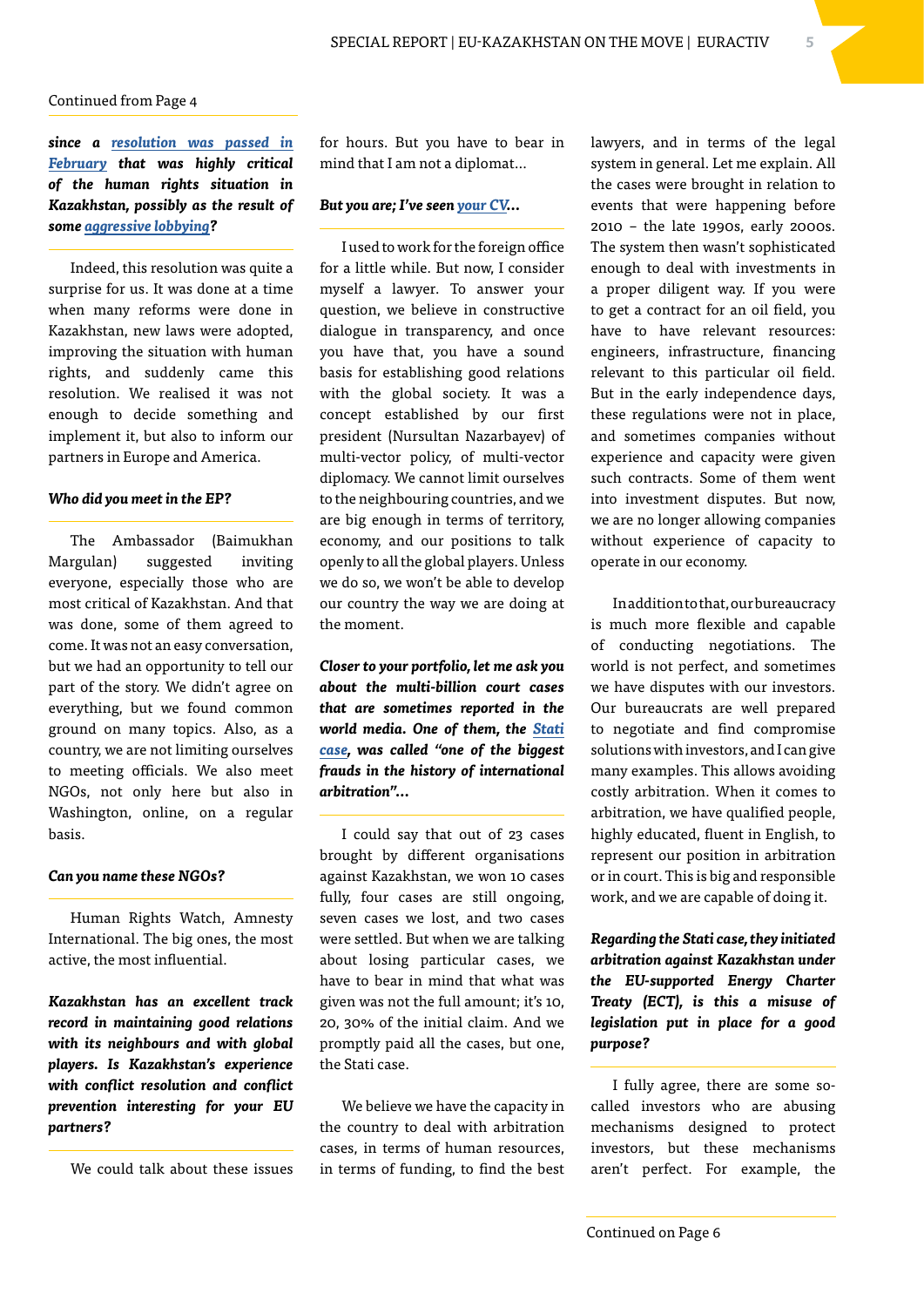Energy Charter Treaty doesn't allow governments to bring counter-claims. This is a flaw in the mechanism, and we raised this issue with the ECT, and we are in discussion with them on how these problems could be fixed. Regarding the Stati case, we are in dispute not only with the Stati, but with bondholders, financial institutions which bought those bonds from Stati, and when they discovered that Stati had committed fraud and stole money from them, instead of suing Stati, they decided to cooperate with him. This is a classic Ponzi scheme when a victim engages in cooperation with a criminal to defraud yet another victim. This is what we believe is happening now, and we are prepared to continue all the legal work in the courts. It is already public that a number of countries have started criminal investigations, all considering evidence provided by the government of Kazakhstan. For example, Luxembourg has already started their own criminal investigations.

It is also important to know that although legal disputes take place in the courts, the Stati took this dispute out of the court to the media. We have to react. It's not us who started this media campaign. We are only reacting.

*What is your perception of the international climate as we are slowly emerging from the COVID pandemic? There are new geopolitical tensions, we read, for example, that big projects in which Kazakhstan has expressed interest, such as the Belt and Road, [are](https://www.euractiv.com/section/china/news/chinas-belt-and-road-plans-losing-momentum-as-opposition-debt-mount/) [facing hurdles](https://www.euractiv.com/section/china/news/chinas-belt-and-road-plans-losing-momentum-as-opposition-debt-mount/)?*

Every crisis is an opportunity. Of course, Kazakhstan was hit by the pandemic like all the other countries, but this year we expect growth of 3.75%, which is a good achievement. We observe that new industries start to emerge, especially IT. We are thinking about what could be done to boost this growth in Kazakhstan. We realise that we are competing with our neighbours for FDI, and this could be done only by providing better conditions for investors. You know about our first President's initiative – the [Astana International Financial](https://www.euractiv.com/section/central-asia/news/major-plans-for-hong-kong-style-hub-in-central-asia-revealed/) [Centre,](https://www.euractiv.com/section/central-asia/news/major-plans-for-hong-kong-style-hub-in-central-asia-revealed/) which is governed by English law, and all the judges are English judges. They have heard already more than 100 cases, and the arbitration centre under the auspices of AIFC has administered more than 400 cases already. This is a good result in itself, a good opportunity not only for foreign investors – but national investors are also very happy using these mechanisms to resolve their disputes.

#### *So essentially, Kazakhstan remains optimistic?*

If we are quick enough to take niches on the market, this will give growth to our economy. Nowadays, with the development of technologies, it's not a matter of human resources anymore. It is more about energy resources. If you want to operate a modern plant, most of the work will be done by robots. And for robots, you will need energy resources. This is exactly what Kazakhstan could exploit. We have energy resources, and we are limited in human resources, we are only 19 million people.

Another obstacle for us is that we are a landlocked country. We could be producing at much lower prices in case we had access to sea routes. But again, with the advance of technology, it's becoming cheaper and cheaper to transport. We are welcoming any initiative which makes our products competitive. It doesn't really matter what route they will take. More affordable air, cheaper rail, or the Elon Musk truck – which is announced but not yet produced. Transportation means a lot for us. The cheaper it gets, the better for us.

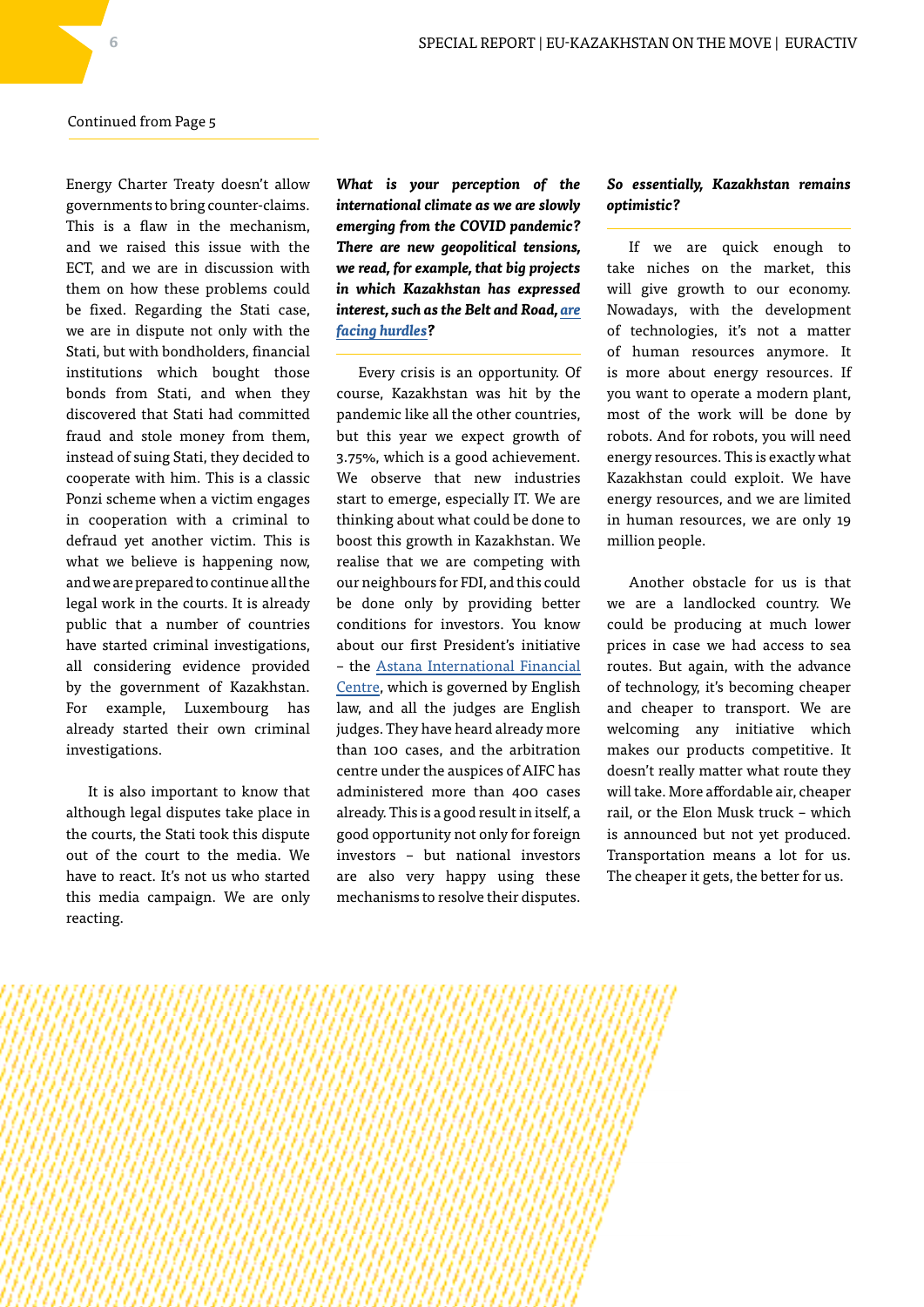## Kazakhstan looks for best practices in Europe to improve child rights

*B y V l a g y i s z l a v M a k s z i m o v | E U R A C T I V. c o m*



When Kazakhstan decided<br>for the "practical, best<br>mustices for effective selutions" that it was going on the hunt practices for effective solutions" that would bolster the rights of its youngest citizens, the Central Asian children's rights ombudswoman came to Europe.

"We really need practical best practices and effective solutions, for instance in terms of the rights of children with disabilities," Aruzhan Sain, a TV-personality-turned civil servant, told EURACTIV.

Sain was appointed to the post of Kazakhstan's Commissioner for Children's Rights following her charity work with the Mercy society, a foundation she set up to raise money for children to get medical treatment abroad for serious conditions.

Her appointment is part of Kazakhstan's wider drive to get younger professionals from outside the public sector into civil service in an effort to rejuvenate its public administration.

The drive for best practices reached Europe as well, and Sain visited centres in Belgium and Luxembourg that provide integrated care for differently abled children, including preventive, pedagogical, and social services.

She was particularly impressed by the holistic approach of Luxembourg after her meeting with the Grand Duchy's Commissioner for Children's Rights, Charel Schmit.

"It was very interesting to see how the work was organised by the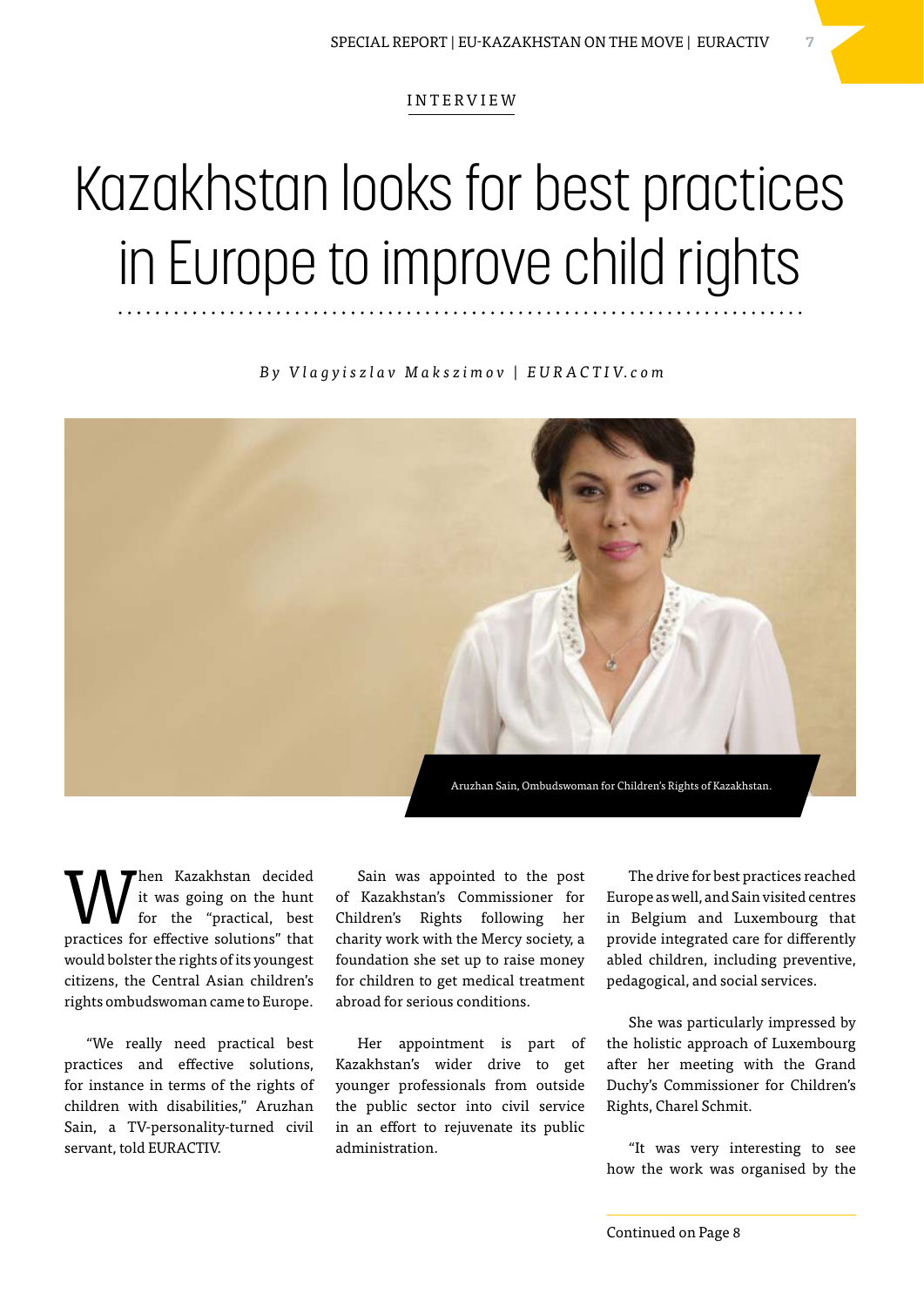Luxembourgish government, which, through non-profit organisations, sort of reaches people and provides a wide range of services that help not only children but also adults," she said.

Back home Sain is now lobbying for more public resources to be provided to her office that would allow it to have farther reach.

"Our group of experts has submitted a legislative proposal to the parliament because in Kazakhstan, the Ombudsperson is a public office and unfortunately there is nothing behind the institution, that is, there is no funding, no staff," she said.

Sain also pointed out that Kazakhstan's large territory makes it difficult to reach the six million children she is responsible for, so future regional presence will be key. Kazakhstan is the world's ninth-largest country, but it has a population of only 19 million, a third of it under 18.

Asked if more decentralisation could be a workable answer to this problem, Sain said that in order for "self-governance to be effective, one needs a necessary level of consciousness of citizens" and "society unconditionally trusting the government and the government unconditionally trusting society".

"This way of relations is like a two-way road, everyone needs to work their part," she said, adding that "executive discipline" is now one of the areas being worked on in Kazakhstan to make sure children are actually able to take advantage of benefits and services provided for by law but often not implemented at the regional level.

Sain added she is greatly inspired by the experience of Singapore, a country known for successfully combining economic achievements with relatively limited political freedom, and "their attitude towards children as the most important capital of their state, in which they consciously invest money."

One of the first areas where she turned for reforms after being appointed to her post two years ago was sports and arts education.

"Previously, we did not have free sports and art clubs for children… which were mostly at the expense of parents," she said.

The state has now rechanneled funds meant for financing professional sports from the public budget to such extracurricular activities, and will now pay private service providers to organise them on the basis of demand.

"In addition to the fact that it is of great benefit for the children, it also gives a very good basis for the development of this area as a business, as entrepreneurship. Because, unfortunately, this industry has been neglected, but now that investment went there," Sain told EURACTIV.

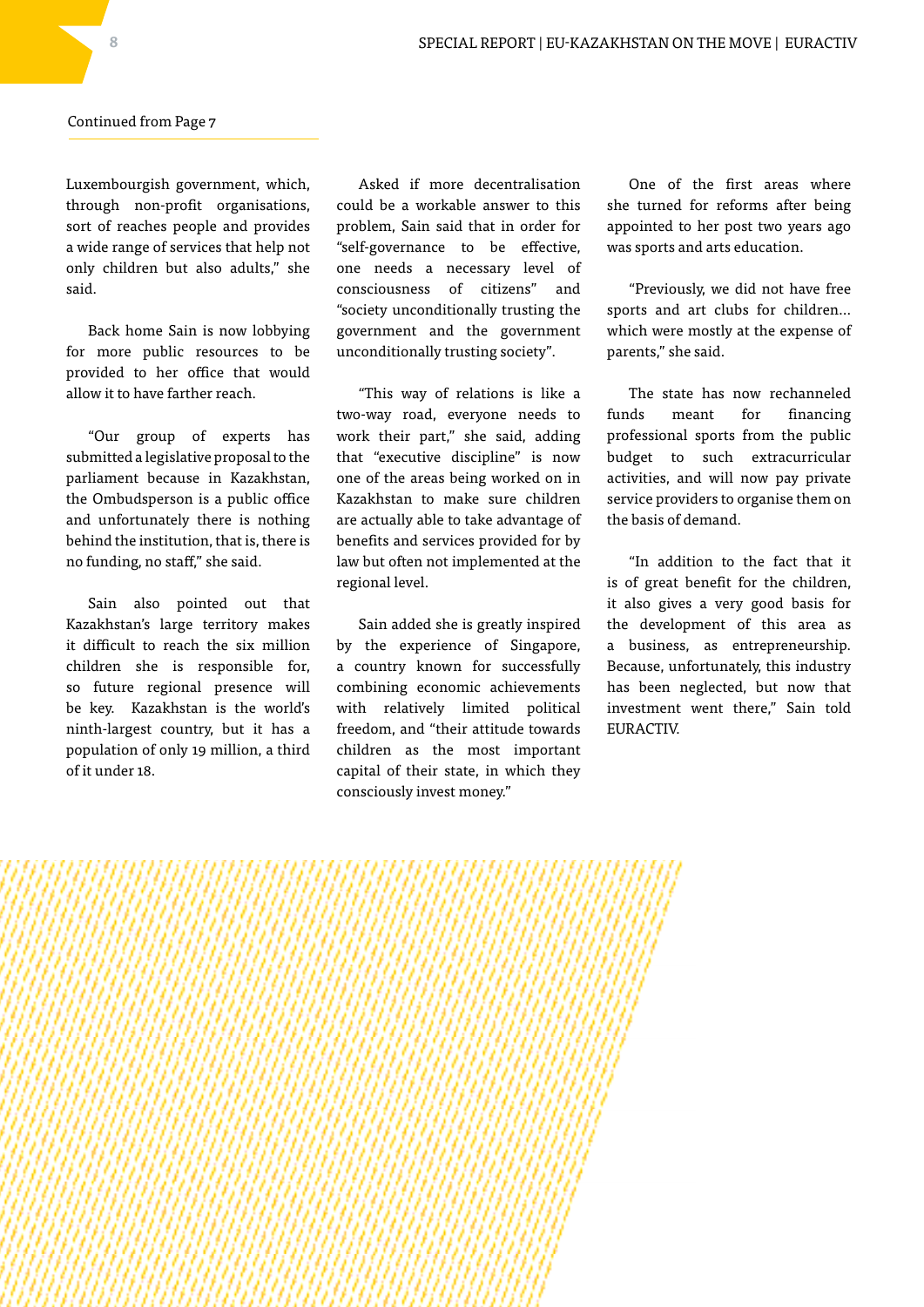### Kazakh official: The Taliban are no threat to Central Asia

*B y A l e x a n d r a B r z o z o w s k i | E U R A C T I V. c o m*



I t is necessary to create conditions for dialogue with the new government in Afghanistan, regardless of its political attitudes and ideologies. This is very important for both the Central Asian countries and the EU, Kazakhstan's Talgat Kaliyev told EURACTIV in an interview.

*Talgat Kaliev is the special representative of the president of*  *Kazakhstan on Afghanistan. He answered written questions sent by EURACTIV's Alexandra Brzozowski.*

*What is Kazakhstan's assessment of the situation in Afghanistan after the withdrawal of NATO troops and, more generally, the position of your country on the situation in Afghanistan?*

Kazakhstan is closely following the development of the military-political situation in Afghanistan. With the complete withdrawal of US and NATO troops, the Taliban movement controls almost the entire territory of the country. We clearly understand the reasons behind the withdrawal of the US-led international coalition troops from Afghanistan. The US as a whole has achieved one of its main goals by reducing the terrorist threat from Afghanistan.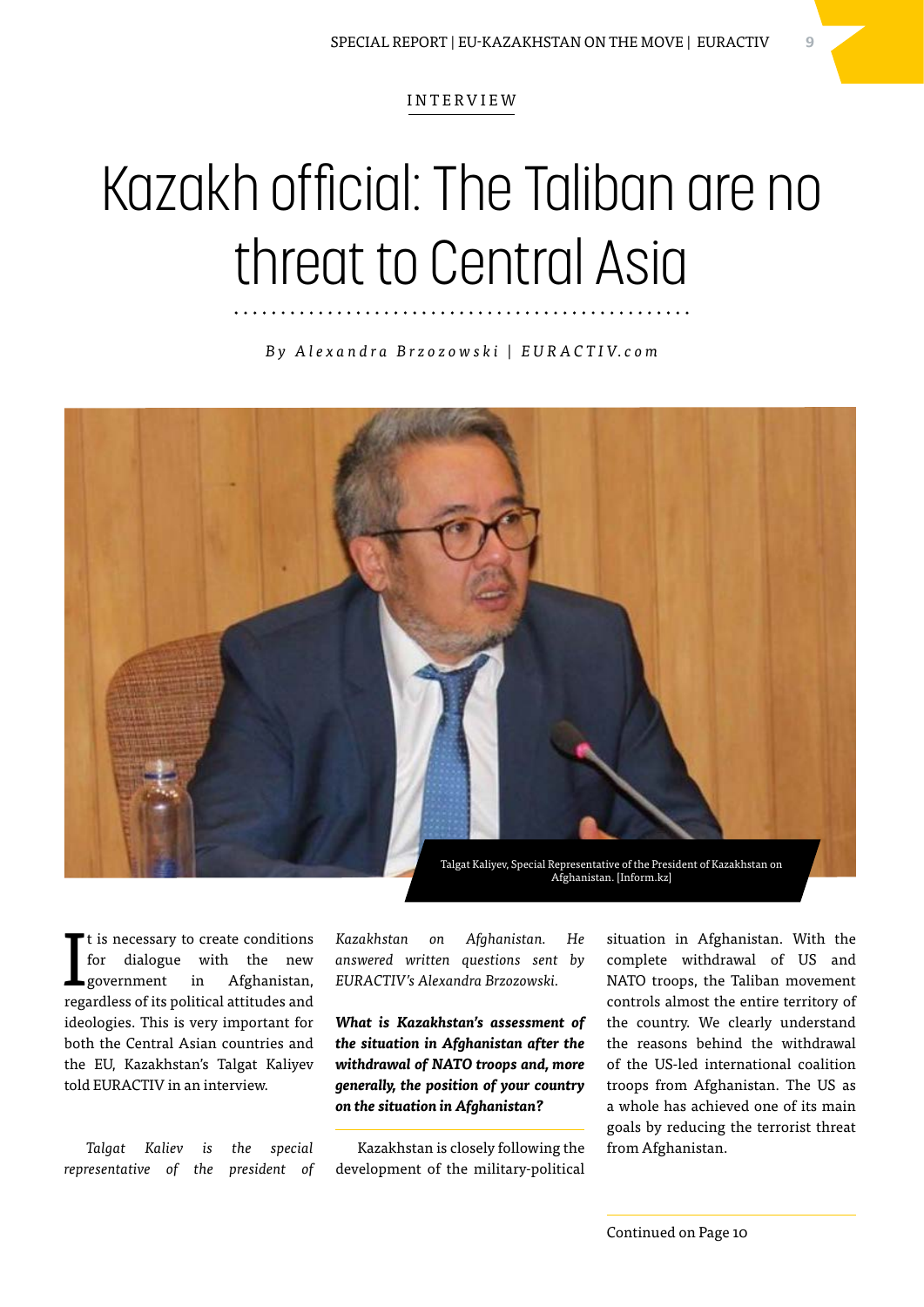The changes that took place in this country from August to the present day were generally quite expected and predictable. We thought it would take a longer time for the Taliban to come to power, but everything happened much faster. The formation of a new government is expected. In all likelihood, the Islamic Emirate of Afghanistan, based on the norms of Sharia and Islamic law, will be proclaimed.

However, at the moment, we do not feel any serious regional threats in light of the change of power in Afghanistan. As we see it, the Taliban do not have any expansionist plans with regard to the countries of Central Asia.

We note that now the leadership of the reconciliation process has passed to the Afghans themselves, without external mediation. Many years of experience have clearly confirmed that there is no alternative to the peace process led by the Afghans themselves. The citizens of this country will themselves have to determine the most optimal model of state and social structure based on their historical experience and sociopolitical realities.

We believe that at the present time, it is advisable to wait for the first steps and statements of the new government, including on foreign policy. On the whole, our further policy towards Afghanistan, including the issue of recognizing the new government after its formation, will depend on these actions.

It should be noted that this issue depends on the relevant decision of the UN Security Council to lift the sanctions against the Taliban. A positive decision by the UN Security Council will contribute to the start of full-fledged interaction of the world community with the newly formed Afghan government.

We support the opinion of the international community on the need to form an inclusive and representative government, in compliance with the norms of international humanitarian law, including against women and ethnic minorities, preventing the presence of terrorist groups that pose a threat to other states.

It is also necessary to monitor the further development of the situation, taking into account the justified risks of the spread of terrorism and extremism, the deterioration of the situation with the illegal circulation of weapons and drugs, as well as the growth of illegal migration and the influx of refugees, including the penetration of destructive elements into the region, violations of regional trade, economic, transport and logistics and energy ties, suspension of existing and planned strategic infrastructure projects in the region.

### *How can you describe Kazakhstan's cooperation with the UN Assistance Mission in Afghanistan (UNAMA), which appears to have a particular importance in the new context?*

In connection with the deteriorating situation in Afghanistan, the UN leadership asked the Kazakh side to temporarily station in Almaty part of the international personnel of UNAMA and other UN agencies accredited in Afghanistan.

As a responsible member of the UN and the world community, as well as based on the principles of international humanitarian law, Kazakhstan has made a positive

decision on this issue.

On18 and 22 August, two aircraft with UN international staff arrived in Almaty. Most of the arrivals, about 100 people, will remain in Kazakhstan and form a temporary UNAMA remote office in Almaty. The placement of the UNAMA remote office is still planned for six months and may be extended.

The decision to temporarily deploy the United Nations Assistance Mission in Afghanistan (UNAMA) in the city of Almaty recognized Kazakhstan's role in ensuring regional and global security.

We are ready to provide full assistance in the further functioning of this mission, which is designed to assist in the early stabilization of the situation and the reconstruction of Afghanistan.

We hope that the deployment of UNAMA in Almaty will serve as an effective tool for expanding fruitful cooperation in the field of efforts of the international community to rebuild Afghanistan using Kazakhstan's potential as a transcontinental transport and logistics hub.

The attention of the international community is mainly focused on the consequences of the Taliban's capture of the entire territory of Afghanistan in the form of a humanitarian and food crisis, refugees, and compliance with international humanitarian law.

In this regard, Kazakhstan is ready to continue providing regular humanitarian assistance to Afghanistan, continuing since 2008, especially in terms of higher education programs. About 30 Afghan girls are studying in Kazakhstan with the support of the EU and UNDP, this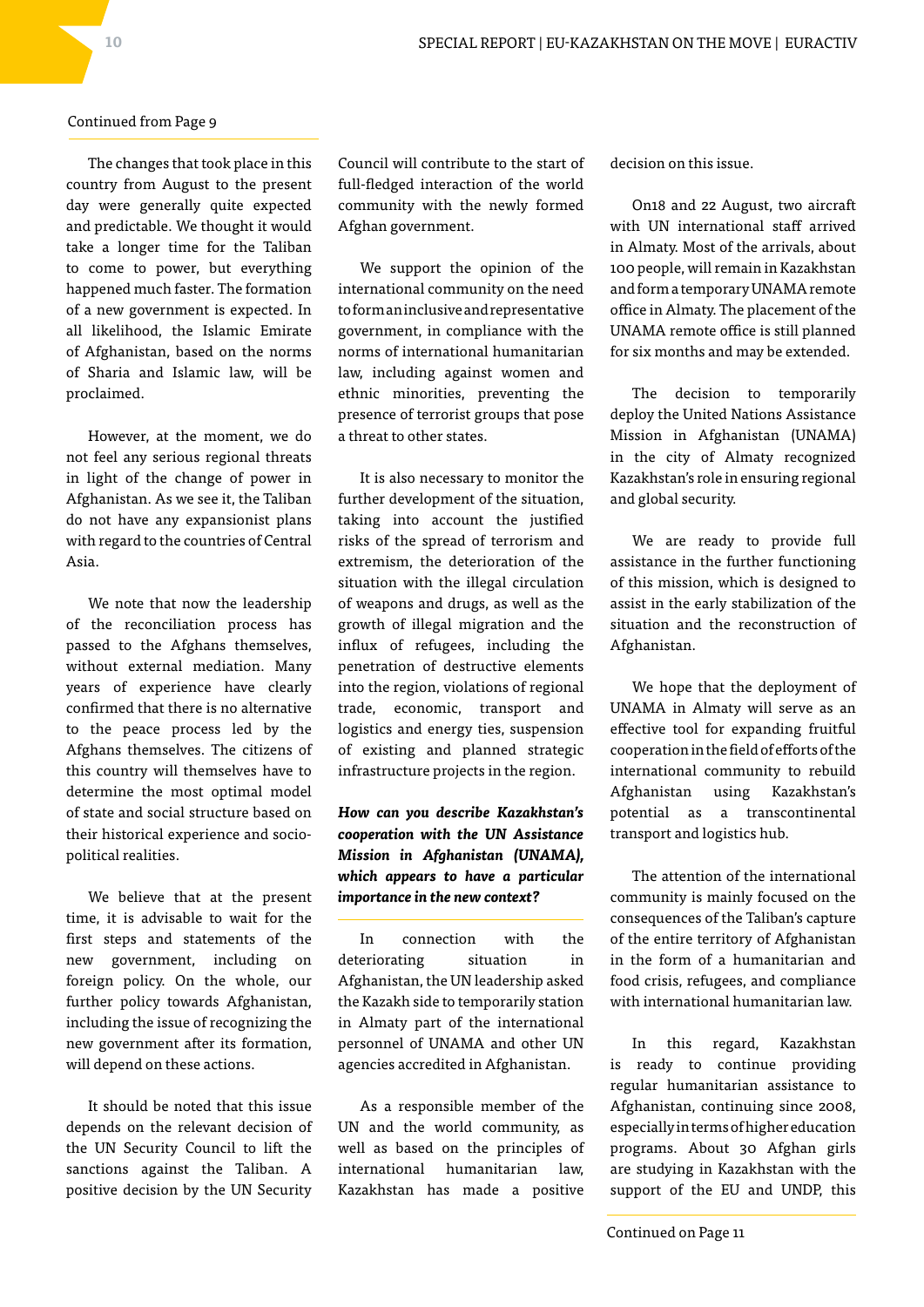year it is planned to admit another 100 to the universities of Kazakhstan, Kyrgyzstan and Uzbekistan. Also, students from Afghanistan study in our country on grants provided by the Kazakh side.

Kazakhstan is ready to continue implementing these programs. At the same time, in practice, the decision to leave will be taken by the new Afghan authorities. When any of the Afghan citizens who are on our territory apply for refugee status, the authorized state bodies consider them in accordance with national legislation and international humanitarian law.

*What is the potential to help resolve regional security issues around Afghanistan in synergy between Kazakhstan and the EU?*

Within the framework of joint work to resolve regional security issues in the context of the situation in Afghanistan, it is advisable to use further the potential of interaction at the level of special representatives for Afghanistan and the EU.

During the recent visit to Nur-Sultan of the EU Special Representative for Central Asia, Teri Hakala, an agreement was reached to maintain a constant dialogue on Afghan issues. Working contact was also established with the acting EU Special Envoy for Afghanistan, Thomas Niklasson. This format provides an opportunity not only to exchange views on the current situation but also to develop common approaches and initiatives on regional security issues in the current environment.

It is necessary to create conditions for dialogue with the new government, regardless of its political attitudes and ideologies. This is very important for both the Central Asian countries and the EU countries.

In general, within the framework of the expanded strategic partnership between Kazakhstan and the EU, we are interested in the further development of comprehensive cooperation.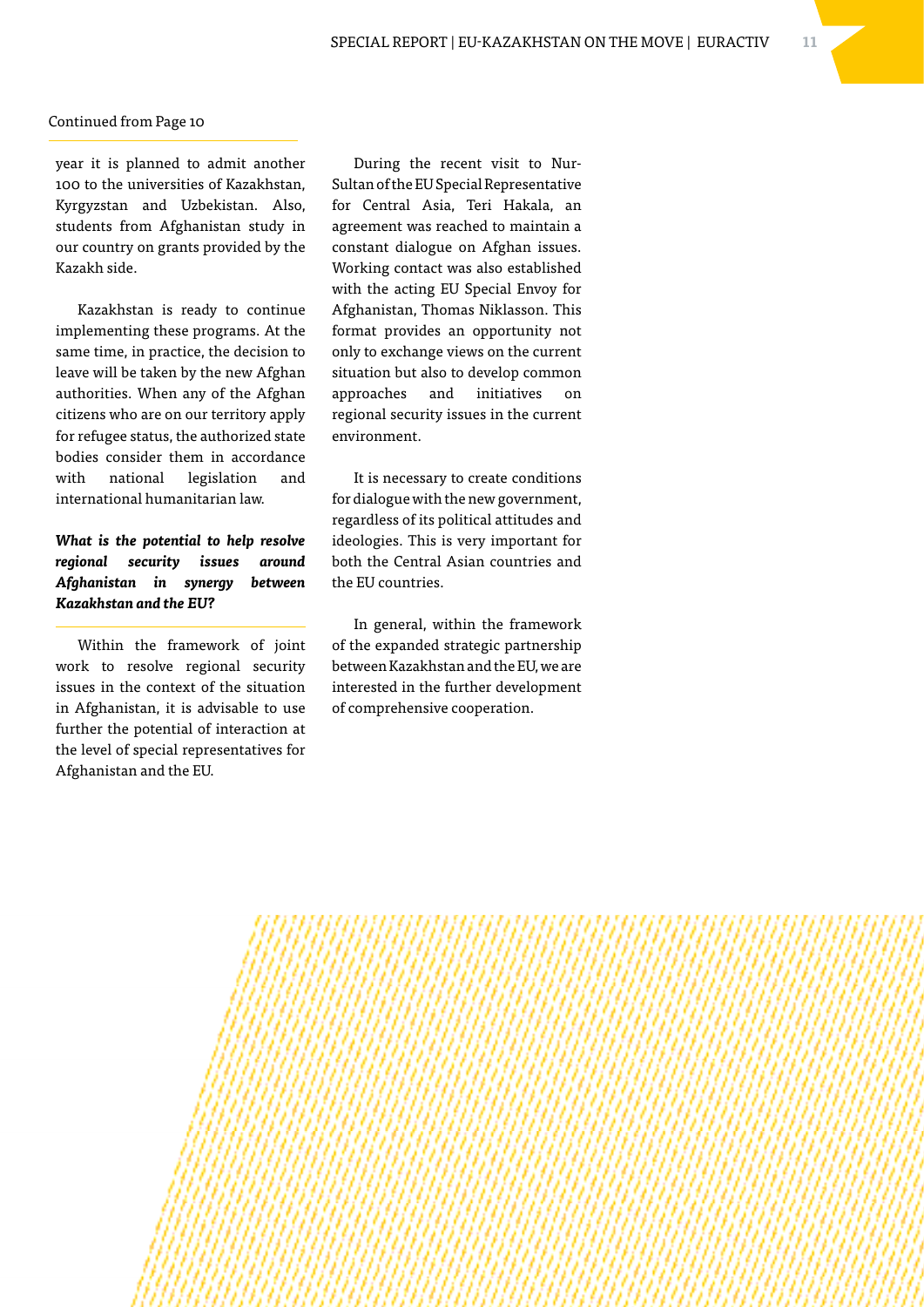## Kazakhstan minister: We steadily observe our obligations in the field of human rights

*B y G e o r g i G o t e v | E U R A C T I V. c o m*



Exakhstan is moving towards<br>reforms progressively and<br>steadily, with the state now reforms progressively and steadily, with the state now supporting and financing NGOs and the political opposition enjoying full parliamentary rights, Aida Balaeva, the information and social development minister, told EURACTIV in an interview.

*Aida Balaeva has been Kazakhstan's minister of information and social development since May 2020. She has a degree in sociological sciences and has held various positions, including deputy akim (mayor) of the capital (then Astana). She answered written questions sent by EURACTIV's Georgi Gotev.*

*[We have already reported](https://www.euractiv.com/section/central-asia/news/kazakhstan-announces-new-efforts-to-improve-human-rights-record/) that President* 

*Kassym-Zhomart Tokayev initiated a whole package of reforms, including in the field of human rights and civil society. What steps is your ministry taking to support these initiatives?*

As you may know, this year is a special one for our country. We are celebrating the 30th anniversary of Independence. For the Kazakh people,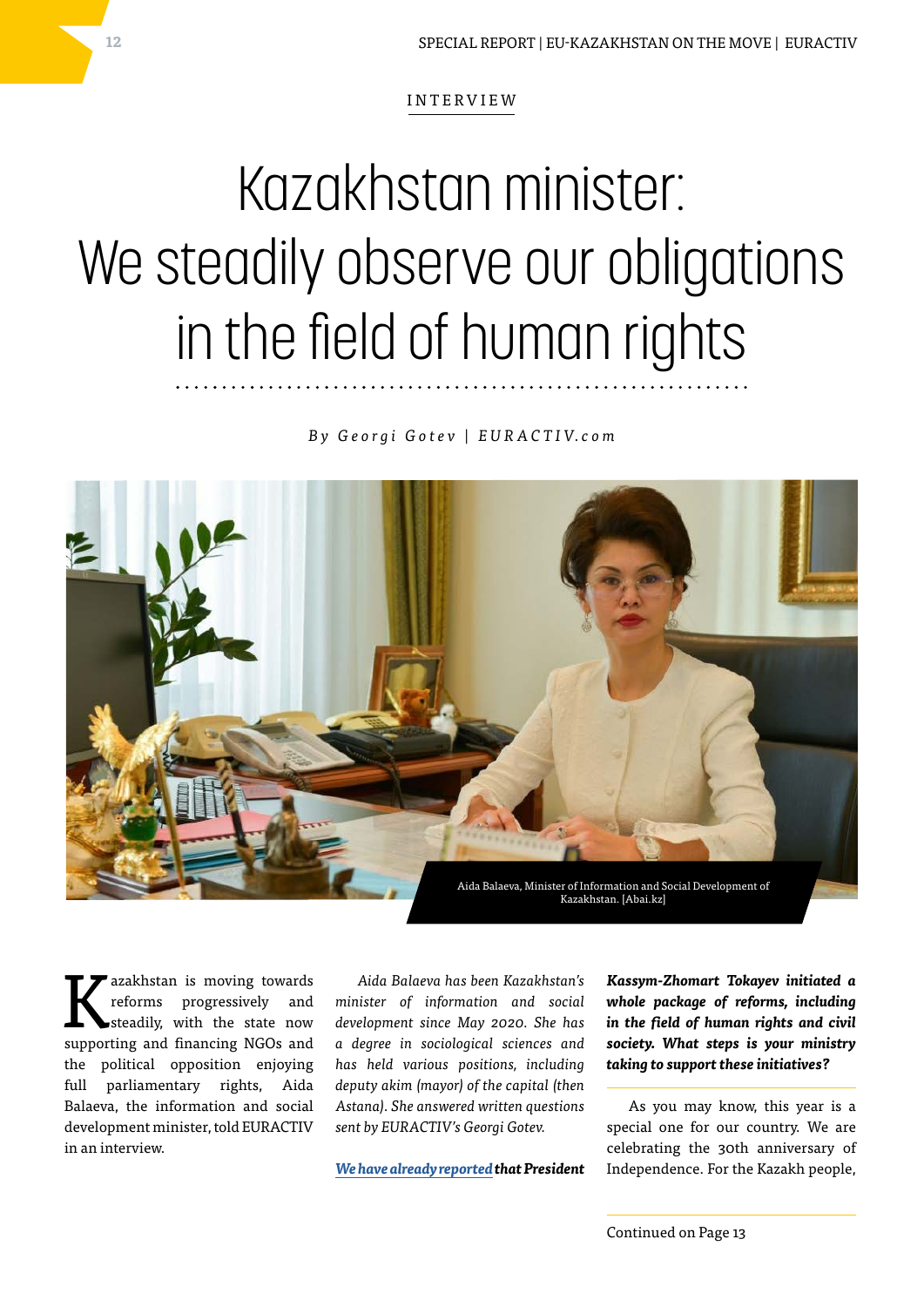it is a period of great changes. I am talking primarily about civil society. This concept appeared here along with the gaining of Independence.

Of course, there were serious difficulties of a social and economic nature. But time has shown that we have managed to create an active independent community of nongovernmental organizations. So, at the dawn of Independence, only a couple of dozen NGOs worked in Kazakhstan. Today, 17,000 NGOs are actively working in the country, more than 22,000 public organisations are registered in total. This means that nowadays, in any field, processes are taking place with the participation of civil society institutions. And state funding for NGO projects increased from 100 thousand to 45 million US dollars, and in total, about 37,000 people are employed in the civil sector.

In the process of active development of the civil society, laws and strategic documents were adopted and improved. All this ultimately allowed the non-governmental sector to become the most important cluster of the country's socio-economic sphere.

Today we see that modern Kazakhstani civil society is ready to become an engine to implement the package of reforms in the country announced by President Tokayev since it has become a reliable partner of the state.

### *Is there any centralized body in Kazakhstan for mediation between the state and society?*

We have created a powerful consultative and advisory body – the National Council of Public Trust,

where the most pressing problems of the state and society are discussed by leading experts, well-known public figures with the direct participation of the President of the country.

It has been in operation for only two years but has already significantly increased the public's confidence in the authorities. First, there is evidence from sociological studies. Secondly, the principle of openness of its work and the constant rotation of its composition gives the society a sense of belonging, delegation of powers, since the members of the Council become personalities from the people, the so-called "leaders of public opinion."

Of course, it is difficult, and in some places impossible, to cover all the problems of society within the framework of one Council. The NCPC is the supreme body. Besides it, we still have many platforms for interaction between the state and society. The fact is that one of the key cases of the President's reform package is the concept of the "Hearing State". Now it is being introduced into the functional work of every state body. The main provision of the concept is an obligatory reaction to the opinion of society and the civil sector. For example, government agencies have designated authorized officials for interaction with NGOs. The Coordination Council and regional councils for interaction with NGOs at various government levels are successfully operating, where issues of interaction between government bodies and civil society institutions are discussed.

In other words, the development of an active civil society is a priority for state policy, especially considering that Kazakhstan is moving towards

further democratization.

#### *Is the state financially supporting the NGOs?*

Non-governmental organizations receive financial support through state social orders, grants and awards for NGOs. Today it is recognized in many countries of the world and the most effective method of supporting the development of NGOs.

In Kazakhstan, over the past five years, allocated funds for state social orders have grown by 54.8%. Last year, more than 1600 projects were implemented across the country in various areas of society's activities. Hundreds of organizations were given the opportunity for further development, and thousands of people were employed.

The operator of the grant funding is a specially created Center for Support of Civil Initiatives. The Center itself can receive support both from the state and from extrabudgetary sources, for example, from foreign donors. At the same time, the Operator Center is obliged to annually publicly report to the public on the work done. It is a practice in such countries as the USA, Russia, Croatia, Hungary, Romania, Estonia, etc.

#### *Can you give an example of what you consider successful activities of NGOs and civil society?*

During the COVID-19 pandemic, civil society, primarily activists and volunteers, played a big role in preventing the pharmaceutical business from entering into price collusion, not creating an artificial shortage of necessary medicines, so that quarantine measures were respected by food and entertainment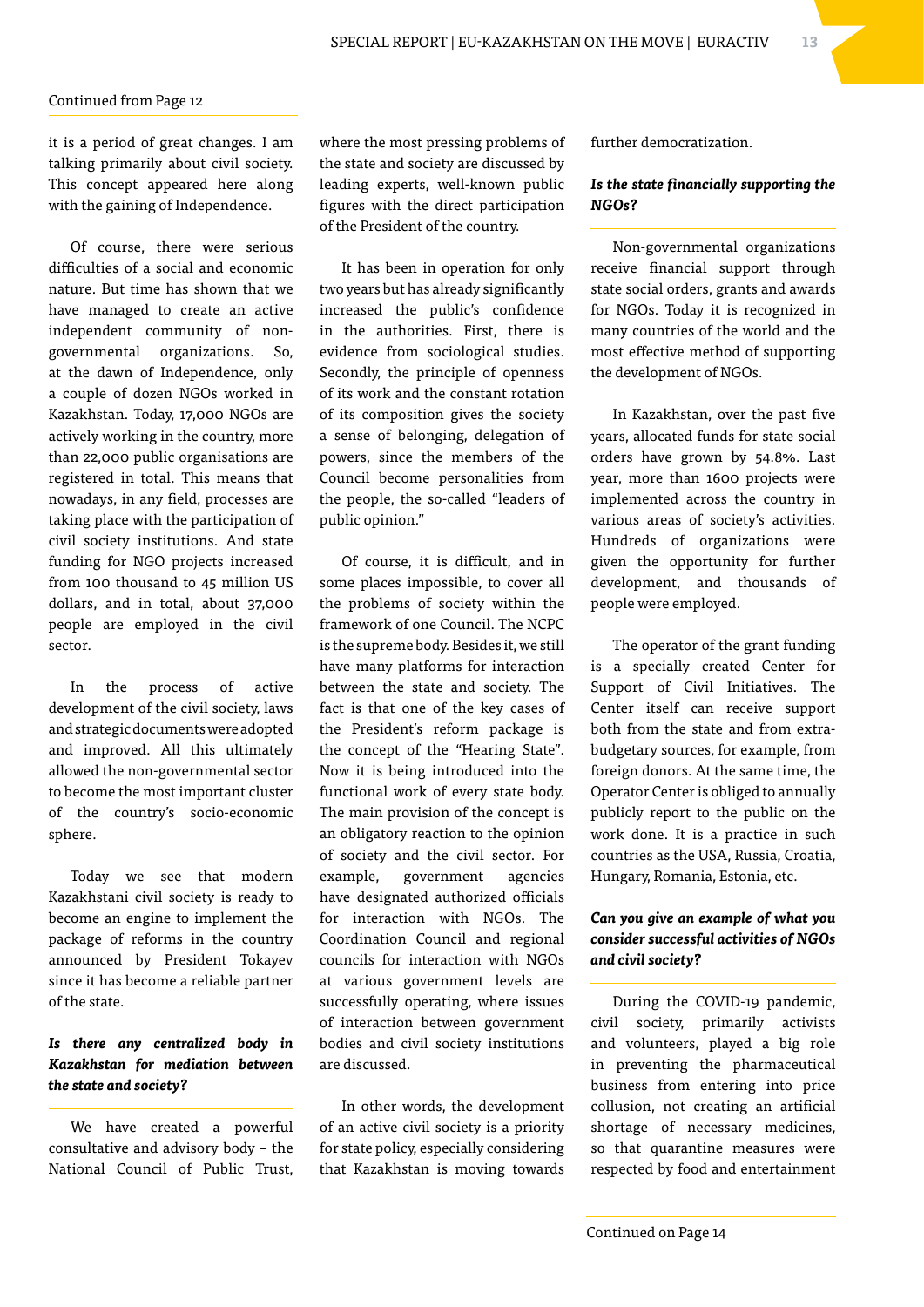entities. It became clear that there was a need for legislative regulation of public control.

In this regard, our ministry has developed a draft law, "On public control", which was actively discussed on many platforms. Public control is a tool that will directly influence many processes in the country, including ensuring the transparency of the state and quasi-state sectors.

Also, in our country, the institution of public councils of various levels has been developed – under the central state, local executive bodies. Their activities have also recently been regulated by law. Thanks to this, the procedure for forming the composition of public councils has been improved, which makes the competitive selection of members more transparent and accessible, the quantitative composition of public councils has been determined, their powers, rights and obligations have been expanded etc.

I should note that today almost all laws applied in the field of social relations are undergoing a process of improvement, updating the norms in accordance with modern realities.

*Earlier this year, the European Parliament adopted [a resolution](https://www.euractiv.com/section/central-asia/news/clumsy-resolution-risks-alienating-eu-from-kazakhstan-mep-says/) [on human rights violations in](https://www.euractiv.com/section/central-asia/news/clumsy-resolution-risks-alienating-eu-from-kazakhstan-mep-says/) [Kazakhstan.](https://www.euractiv.com/section/central-asia/news/clumsy-resolution-risks-alienating-eu-from-kazakhstan-mep-says/) The document mentions a significant increase in pressure on non-governmental organizations. Will Kazakhstan work to implement the recommendations of the European Parliament?*

Kazakhstan observes deliberately and steadily its obligations in the field of human rights. This is an indisputable fact. Indeed, today large-

scale political transformations have been launched in terms of protecting human rights, building a democratic society and introducing the concept of a "hearing state". Among the current achievements, I want to note the adoption of a new law on peaceful assemblies, the decriminalization of defamation, the humanization of certain articles of the criminal code, the introduction of a 30% electoral quota for women and youth, as well as the accession of Kazakhstan to the Second Optional Protocol on the abolition of the death penalty.

In accordance with the amendments to the Law "On Political Parties", registration barriers for the creation of political parties have been lowered. Now in Kazakhstan, it is necessary to collect only 20 thousand signatures instead of 40 thousand.

An institution of parliamentary opposition has been introduced, for which legal guarantees are assigned to initiate parliamentary hearings on topical issues of the life of the state and society, to introduce alternative bills to those government bills on which the opposition does not agree, as well as the opportunity to speak at joint sessions of the chambers of Parliament, plenary meetings of the Mazhilis and other events within the walls of the Parliament by the leaders or representatives of opposition factions.

These novels represent an important political reform. They fully correspond to the main positions of the report of the European Commission for Democracy through Law, "On the Role of the Opposition in a Democratic Parliament".

Regarding the checks reflected in

the resolution in relation to a number of civil sector organizations, it should be noted that violations in 13 nonprofit organizations were identified as part of the monitoring carried out by the state revenue authorities. The fact of violations is confirmed by the leaders of these organizations.

I want to emphasize that the actions of the tax authorities in terms of control over the financial activities of organizations are carried out solely with the aim of ensuring the transparency of the use of funds received from abroad.

You know that the requirement to provide non-profit organizations with a report on their activities, including information on funds received from foreign sources, is in line with modern international practice. Such norms are contained in the legislation of different countries of the world, such as the USA, Great Britain, Israel, etc.

In general, I want to say that Kazakhstan is moving towards reforms progressively. We are a relatively young state, but over the 30 years of independence, we have done a lot for our country to develop and Kazakhstanis to feel free and protected.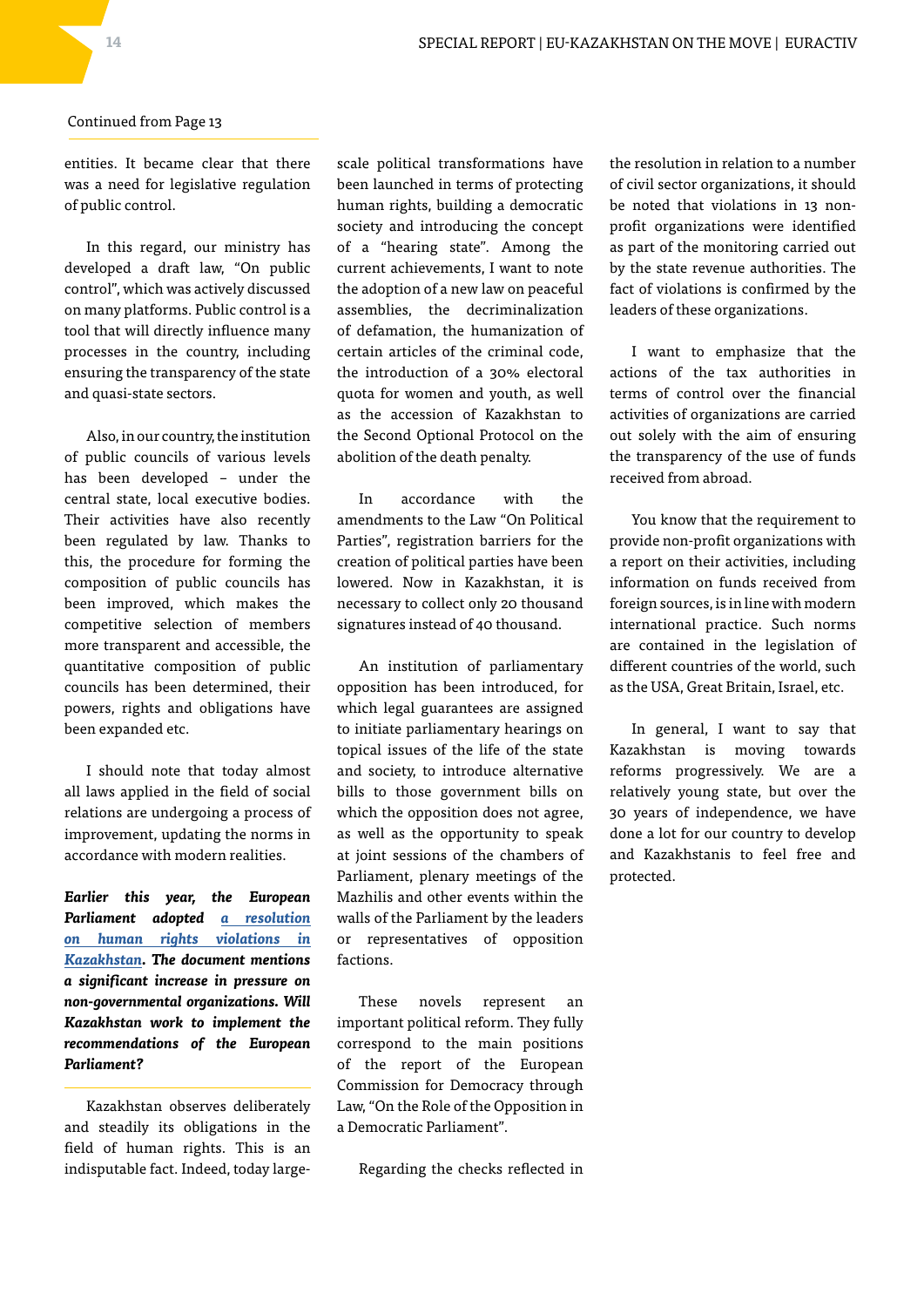# Stakeholders: Human capital and green transformation are key for Kazakhstan

*B y A l e x a n d r a B r z o z o w s k i | E U R A C T I V. c o m r e p o r t i n g f r o m N u r s u l t a n*



I nvestment in human capital, green transformation, and attention on human rights is essential for the further successful development of Kazakhstan, stakeholders at a recent forum in Nursultan said.

"Over the past two years, Kazakhstan has undertaken comprehensive political reforms," Maulen Ashimbayev, Chairperson of the Senate of the Parliament of the Republic of Kazakhstan, said at the recent Eurasian Media Forum held n the country's capital.

In June 2021, Kazakh President Kassym-Jomart Tokayev signed a decree "On further measures of the Republic of Kazakhstan in the field of human rights", which he said represents an important step in the political modernisation of the Central Asian country.

The plan includes eliminating discrimination against women, boosting freedoms of association and expression, and freedom to life and public order.

Earlier this year, the European

Parliament passed a resolution criticising Kazakhstan for its human rights record, highlighting gender issues, the situation of civil society groups and activists, and demanding the release of detained activists.

Kazakh officials responded that the criticism was unfair and that the EU should not ignore or discourage efforts to improve the country's record on human rights.

Since then, the law on rallies has been liberalised, emphasising the state's willingness to accept an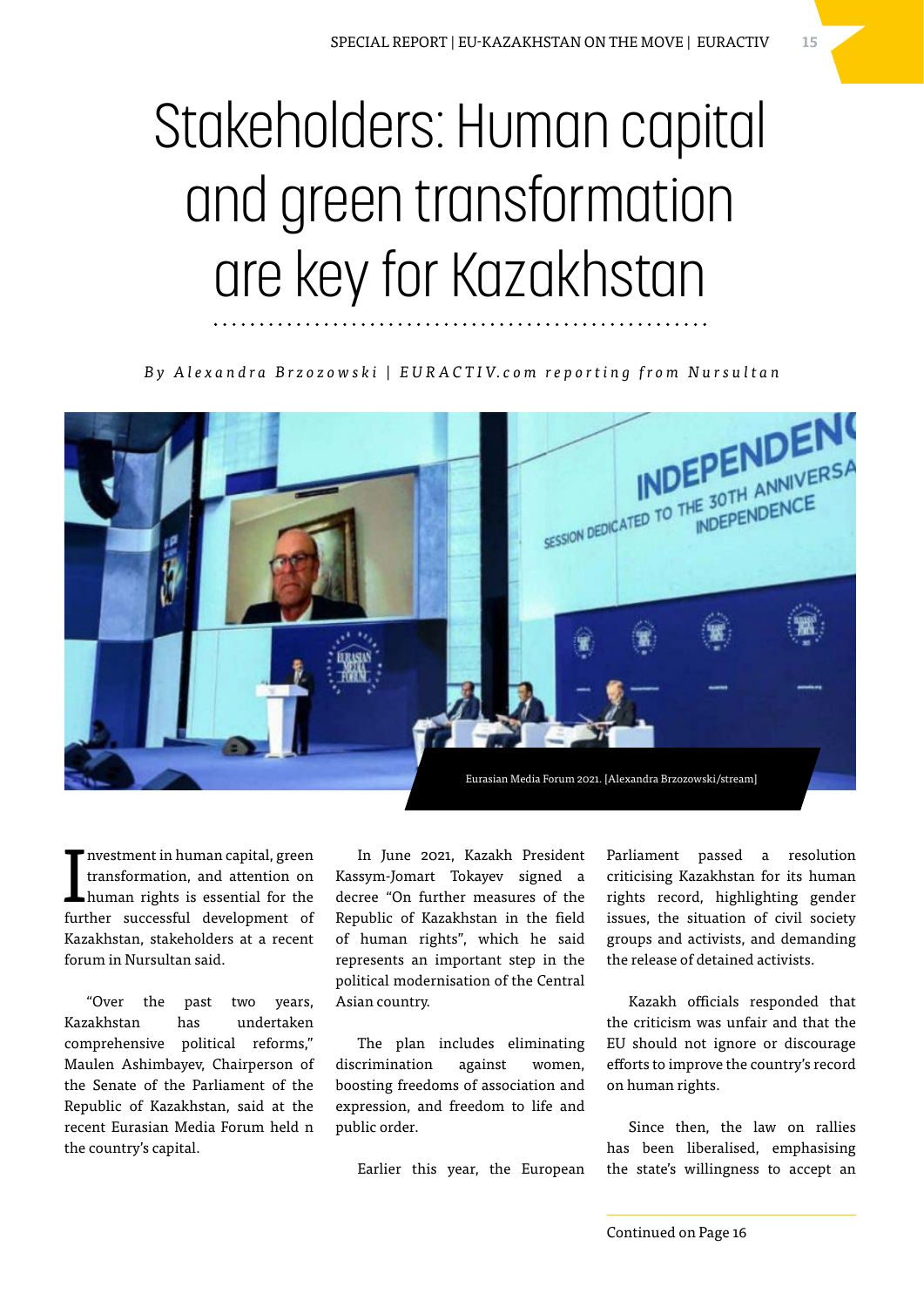alternative view and provide the necessary facilities for its public demonstration. The opposition was guaranteed rights in parliament, women and young people were allocated a 30% quota in party lists for elections to the Majilis and local representative bodies,"

Ashimbayev added that other signs of modernisation have been that state institutions and public administration systems have been established, borders have been delimited, and a new capital has been built.

According to Igor Rogoff, Member of the Venice Commission of the Council of Europe for Kazakhstan, the body's evaluation of that reform had been positive.

While Kazakhstan is not a member of the Council of Europe (CoE), the opinion of the Venice Commission [stated](https://www.venice.coe.int/webforms/documents/?pdf=CDL-AD(2021)010-e) that "most provisions of the draft are consistent with the Council of Europe's objectives and recommendations in the sphere of legal enforcement of the rights and freedoms of individuals in their relations with the state through

effective public administration and administrative justice."

#### **HUMAN DEVELOPMENT**

"We see significant achievements in terms of poverty rates and unemployment," Yakup Beris, United Nations Development Programme (UNDP) Resident Representative in Kazakhstan, said.

According to Beris, the country has come to belong to a group of well-developed countries in terms of human capital development, with market and social reforms having been adopted and social public service constructed.

The Human Development Index (HDI) of Kazakhstan, which is the index used by the United Nations to measure the progress of a country, was 0.825 points in 2019, leaving it in 51st place in the table of 189 countries evaluated.

Asked what perspective he would see for the country's way forward, Beris said that "internally, this is about what kind of economic project would follow into the future, what

kind of skills that would require and that would have a lot of bearing on what kind of human capacity would like to produce with one's education system."

"Today, the duration of education in Kazakhstan has increased by 3.8 years, which means children spend more time in educational institutions and receive a comprehensive and high-quality education," Beris added.

However, he stressed that green transformation would be essential for the country's future development stating that it had followed an energyintensive growth trajectory so far.

"That requires investing into the economy differently with a green perspective and hope to generate new types of jobs, as well as income for people," he added.